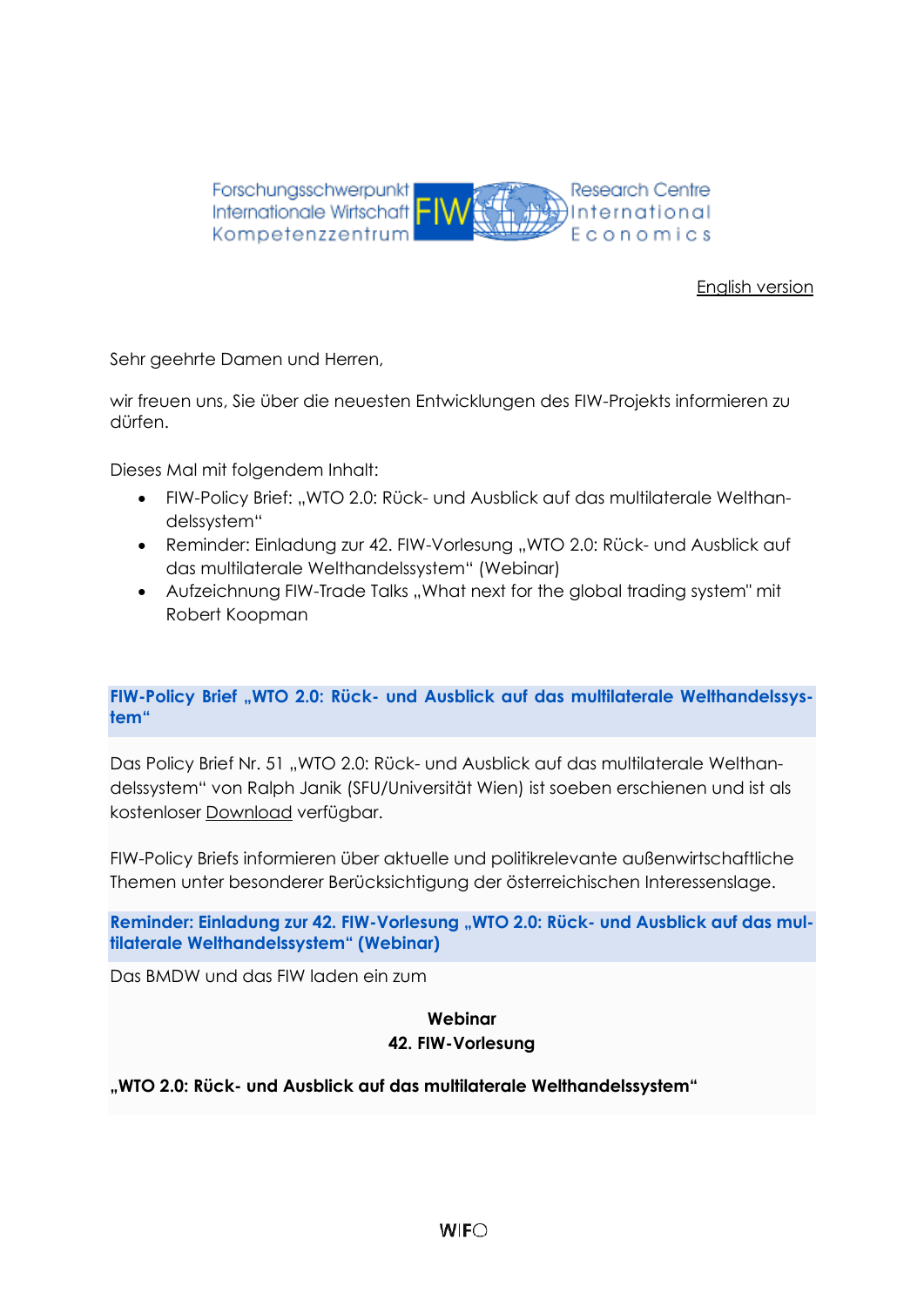# **MMag. Dr.iur. Ralph Janik (SFU/Universität Wien/AUB)**

**Begrüßung:** Dr. Manfred Schekulin (BMDW) **Koreferat:** Mag. Barbara Tasch-Ronner (Wirtschaftskammer Österreich) **Diskussionsleitung:** Dr. Manfred Schekulin (BMDW) **Literatur:** [FIW-Policy Brief Nr. 51 \(Juni 2021\)](https://fiw.ac.at/fileadmin/Documents/Publikationen/Policy_Briefs/51_FIW_Policy_Brief_Janik.pdf)

# **Montag, 28. Juni 2021, 9:15 h (pünktlich) bis 10:30 h**

FIW-Vorlesungen ist eine Veranstaltungsreihe, bei der politikrelevante aktuelle Forschungsergebnisse aus dem Bereich internationale Wirtschaft praxisnah präsentiert und diskutiert werden.

Anmeldung erforderlich unter:<https://my.demio.com/ref/0DaKvwLdPTGP5PBs> Den Teilnahmelink erhalten Sie unmittelbar nach der Anmeldung.

Technische Voraussetzungen: Dieses Webinar sollte in allen aktuellen und gängigen Browsern und auf allen gängigen Plattformen (inklusive Tablets und Smartphones) funktionieren. Bitte vermeiden Sie den Internet Explorer, da dieser veraltet ist und seit einiger Zeit nicht mehr weiterentwickelt wird. Wir empfehlen die aktuellen Versionen von Firefox, Chrome, Edge oder Safari. Wenn Sie Probleme mit einem dieser Browser haben, versuchen Sie es bitte mit einem anderen.

# Aufzeichnung FIW-Trade Talks "What next for the global trading system" mit Robert **Koopman**

Am 15. Juni 2021 hat die 2. Veranstaltung der Reihe "FIW-Trade Talks" als Online-Webinar stattgefunden. Wir bedanken uns bei FIW-Projektleiter Univ.-Prof. Harald Oberhofer und WTO-Chief Economist Prof. Robert B. Koopman für eine sehr spannende Diskussion.

Die Präsentation von Robert B. Koopman und die Aufzeichnung des Webinars stehen am FIW-Blog unter folgendem Link zur Verfügung:

[https://blog.fiw.ac.at/trade-talks-on-demand-what-next-for-the-global-trading-sys](https://blog.fiw.ac.at/trade-talks-on-demand-what-next-for-the-global-trading-system-with-robert-koopman-wto/)[tem-with-robert-koopman-wto/](https://blog.fiw.ac.at/trade-talks-on-demand-what-next-for-the-global-trading-system-with-robert-koopman-wto/)

Wir freuen uns über Ihre Teilnahme an der geplanten Veranstaltung sowie über Ihr Interesse an der Publikation.

Mit freundlichen Grüßen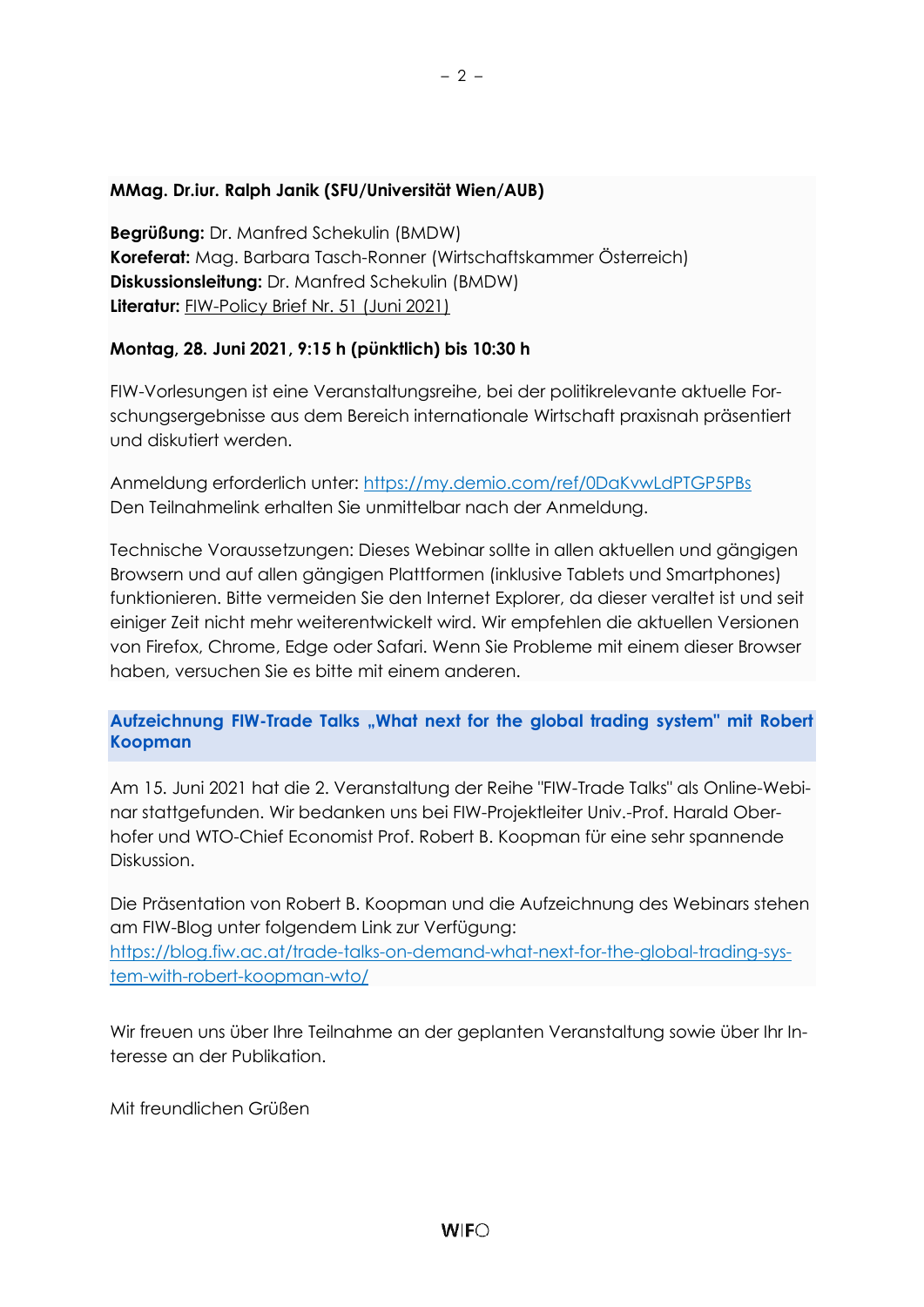### Alexander Hudetz und Birgit Buschbom

#### FIW-Projektbüro

Es entspricht nicht unserer Philosophie Ihnen unerwünschte E-Mails zukommen zu lassen. Falls Sie keine weiteren E-Mails vom FIW erhalten möchten, schreiben Sie bitte an das [Projektbüro](mailto:fiw-pb@fiw.at) mit dem Betreff "Abmelden".

\_\_\_\_\_\_\_\_\_\_\_\_\_\_\_\_\_\_\_\_\_\_\_\_\_\_\_\_\_\_\_\_\_\_ *Der Forschungsschwerpunkt Internationale Wirtschaft (FIW) [\(https://www.fiw.ac.at/\)](https://www.fiw.ac.at/) ist eine Kooperation zwischen der Wirtschaftsuniversität Wien (WU), der Universität Wien, der Johannes Kepler Universität Linz und der Universität Innsbruck, WIFO, wiiw und WSR. FIW wird von den Bundesministerien BMBFW und BMDW finanziert.*

<span id="page-2-0"></span>Dear Sir or Madam,

We are glad to inform you about the latest news on the FIW project.

In this issue:

- FIW Policy Brief: "WTO 2.0: Review and Outlook of the Multilateral World Trade System" (in German)
- Reminder: Invitation to the 42<sup>th</sup> FIW Lecture "WTO 2.0: Review and Outlook of the Multilateral World Trade System" (Webinar in German)
- Recording FIW Trade Talks ..What next for the global trading system" with Robert Koopman

1.

#### **FIW-Policy Brief "WTO 2.0: Review and Outlook of the Multilateral World Trade System"**

The FIW Policy Brief No. 51 "WTO 2.0: Review and Outlook on the Multilateral World Trade System" by Ralph Janik (STC/University of Vienna) has just been published and is available as a free [download.](https://fiw.ac.at/fileadmin/Documents/Publikationen/Policy_Briefs/51_FIW_Policy_Brief_Janik.pdf)

FIW Policy Briefs provide information on current and policy-relevant foreign trade issues with a special focus on Austrian interests.

Reminder: Invitation to the 42th FIW Lecture "WTO 2.0: Review and Outlook of the Mul**tilateral World Trade System" (Webinar)**

The Federal Ministry and the FIW invite you to the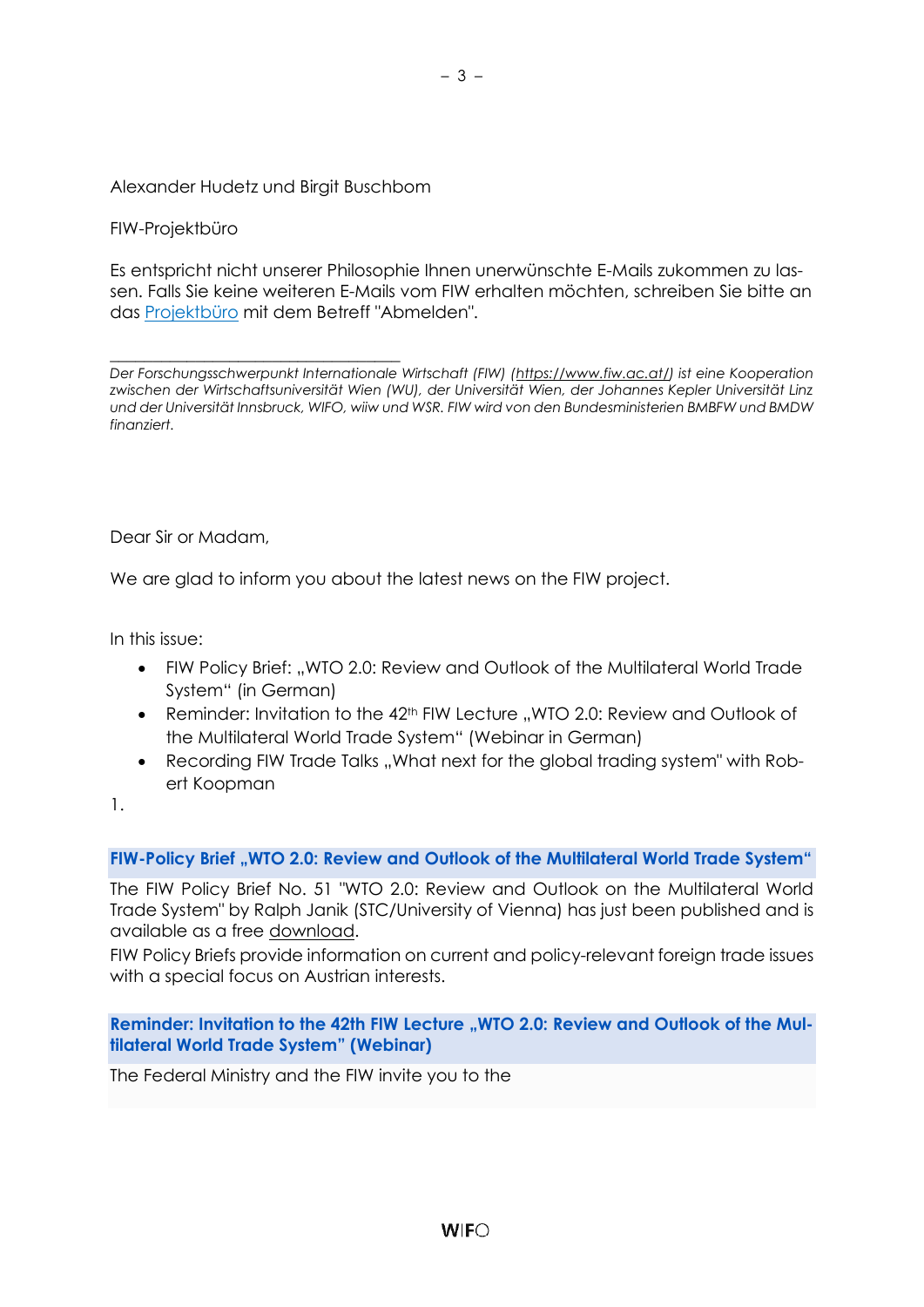### **Webinar 42th FIW Lecture**

– 4 –

# "**WTO 2.0: Review and Outlook of the Multilateral World Trade System" in German language**

# **MMag. Dr.iur. Ralph Janik (SFU/University of Vienna/AUB)**

**Welcome:** Dr. Manfred Schekulin (BMDW) **Co-presentation:** Mag. Barbara Tasch-Ronner (Austrian Economic Chambers) **Chair of the discussion:** Dr. Manfred Schekulin (BMDW) **Literature:** [FIW-Policy Brief Nr. 51 \(Juni 2021\)](https://fiw.ac.at/fileadmin/Documents/Publikationen/Policy_Briefs/51_FIW_Policy_Brief_Janik.pdf)

# **Monday, June 28, 2021, 9:15 a.m. (on time) till 10:30 a.m.**

FIW Lectures is a series of events in which policy-relevant current research results in the field of international economics are presented and discussed in a practice-oriented manner.

Registration is necessary: <https://my.demio.com/ref/0DaKvwLdPTGP5PBs> You will receive the dial-in link immediately after registration.

Technical requirements: This webinar should work in all recent browsers, on all common devices including tablets and smartphones. Please avoid Internet Explorer, as it is outdated and no longer maintained. We recommend to use up-to-date versions of Firefox, Chrome, Edge or Safari. If you have problems with one of them, please try another one of these.

**Recording FIW-Trade Talks "What next for the global trading system" with Robert Koopman** 

On June 15, 2021 the 2nd event of the series "FIW Trade Talks" took place as an online webinar. We would like to thank FIW Project Manager Prof. Harald Oberhofer and WTO Chief Economist Prof. Robert B. Koopman for a very exciting discussion.

The presentation by Robert B. Koopman and the recording of the webinar are available on the FIW-Blog at the following link:

[https://blog.fiw.ac.at/trade-talks-on-demand-what-next-for-the-global-trading-sys](https://blog.fiw.ac.at/trade-talks-on-demand-what-next-for-the-global-trading-system-with-robert-koopman-wto/)[tem-with-robert-koopman-wto/](https://blog.fiw.ac.at/trade-talks-on-demand-what-next-for-the-global-trading-system-with-robert-koopman-wto/)

We are looking forward to your participation in the upcoming event and your interest in the FIW publication.